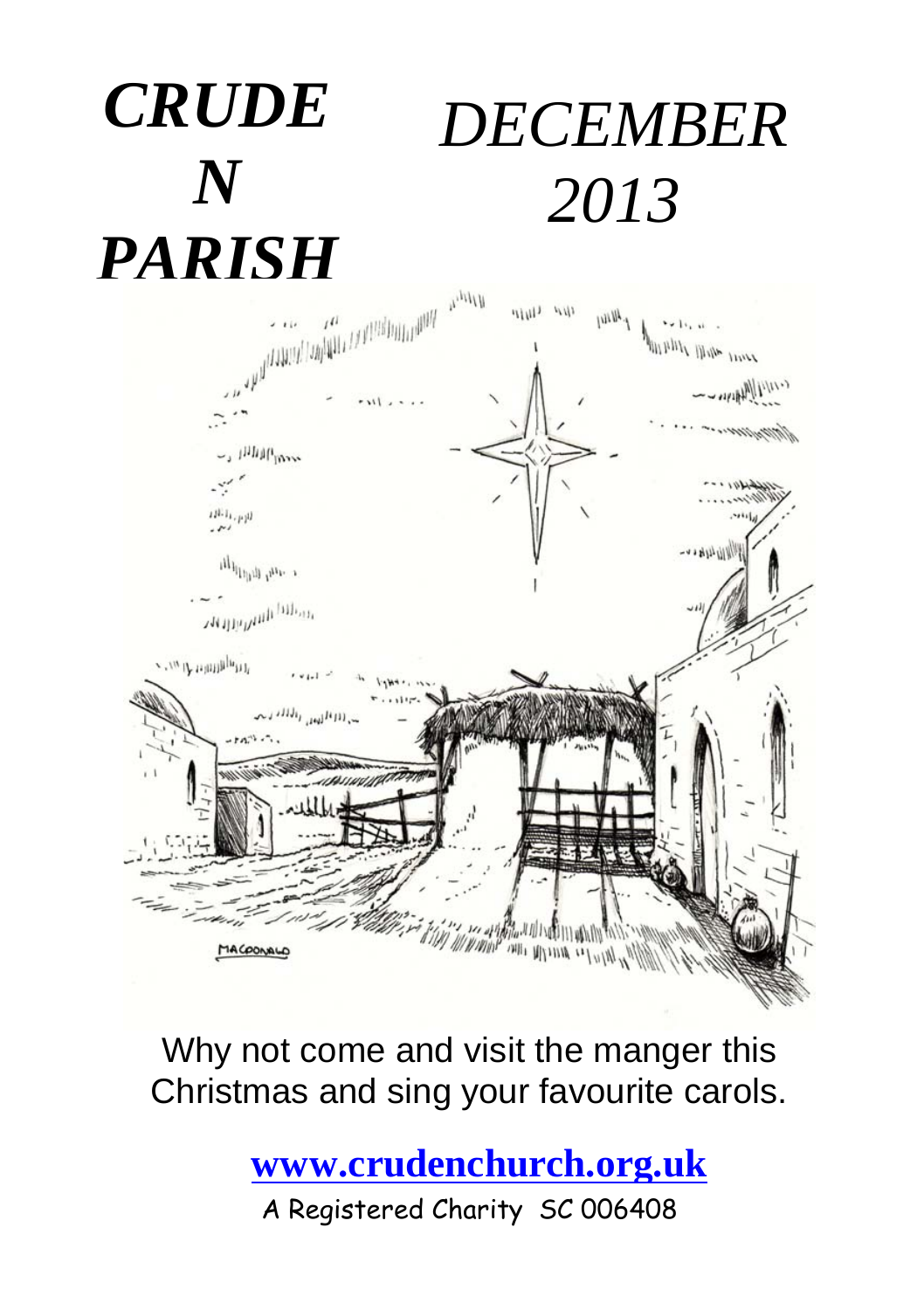

# DECEMBER2013

## EACH WEEK

*Sundays 10.00 am Children's Sunday Club in the Church & Stables*

| Sunday 1st      | $\ddot{\phantom{a}}$ | <b>MORNING SERVICE</b>                                                                    | 10.00 am                        |                    |
|-----------------|----------------------|-------------------------------------------------------------------------------------------|---------------------------------|--------------------|
| Tuesday 3rd     | $\ddot{\cdot}$       | <b>Craft Group</b>                                                                        | $2.00$ pm                       | Hall               |
| Wednesday 4th:  |                      | Coffee and Chat<br><b>Choir Practice</b>                                                  | $10.30$ am<br>$7.30 \text{ pm}$ | Hall<br>Hall       |
| Sunday 8th      | $\bullet$            | <b>MORNING SERVICE</b><br><b>Ythan Singers Christmas Concert</b> 3.00 pm<br><b>Church</b> | 10.00 am                        |                    |
| Monday 9th :    |                      | The Guild Christmas Party                                                                 | $7.00 \text{ pm}$               | <b>Hatton Mill</b> |
| Wednesday 11th: |                      | <b>Choir Practice</b>                                                                     | $7.30 \text{ pm}$               | Hall               |
| Sunday 15th:    |                      | <b>MORNING SERVICE</b><br><b>CHRISTINGLE SERVICE</b>                                      | 10.00 am<br>$4.00 \text{ pm}$   |                    |
| Tuesday 17th :  |                      | Craft Group                                                                               | $2.00 \text{ pm}$               | Hall               |
| Wednesday 18th: |                      | <b>Choir Practice</b>                                                                     | $7.30 \text{ pm}$               | Hall               |
| Sunday 22nd :   |                      | <b>FAMILY CHRISTMAS SERVICE</b>                                                           | $10.00$ am                      |                    |
| Tuesday 24th :  |                      | <b>WATCHNIGHT SERVICE</b>                                                                 | 11.30 pm                        |                    |
| Wednesday 25th  |                      | <b>CHRISTMAS DAY SERVICE</b><br>t.                                                        | 10.00 am                        |                    |
| Sunday 29th     | $\ddot{\phantom{a}}$ | <b>MORNING SERVICE</b>                                                                    | 10.00 am                        |                    |

## DECEMBER HYMN BOOK - CH4



### **Blythswood Parcels**

A big thank you to everyone who filled shoe boxes, gave donations or helped in any other way. Thanks to you, 41 people, will have a happier Christmas. *Rosemary Reid*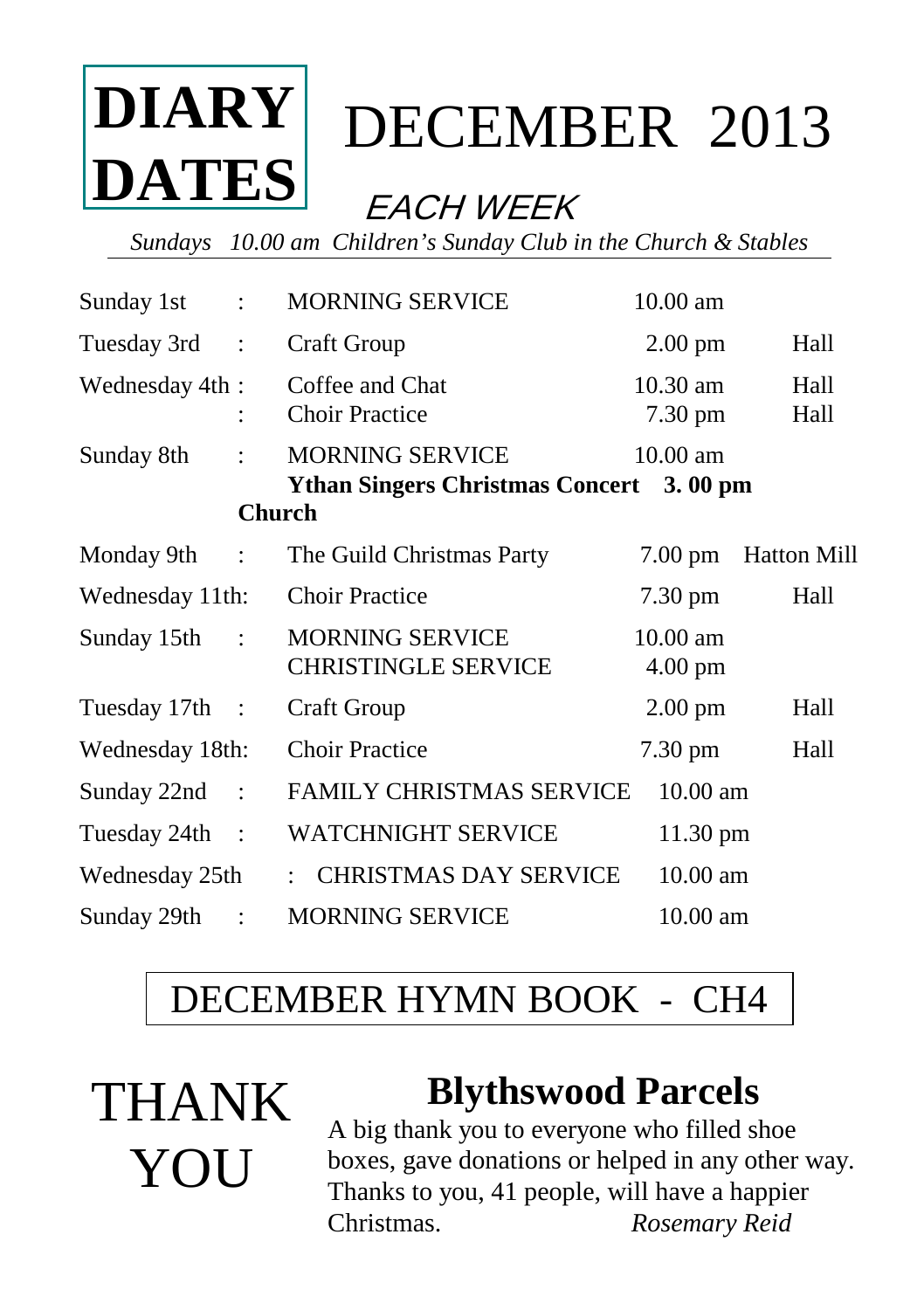## *FROM THE MINISTER 20 November 2013*

Dear Friends

It must be a sign of my advancing years that I can hardly believe it is almost 12 months since we were last celebrating Christmas. However, we all know that time passes more quickly the older we get.

As this should be my last Christmas with you, you will not be surprised if my mind has wandered into the past to recollect some memorable Christmas occasions.

I won't say any more about our cancelled Christmas 3 years ago when snow and ice on the access roads to the church made it sensible to cancel all our services.

I remember fondly our Christmas Eve services in the West Church in Hatton when nearly all the seats were taken and we approached the midnight hour in candle light, as we, of course, still do today in the Old Church. We dispensed with the candles one year, however, when we had a guest preacher at the Watchnight service – the Rev James Bews present on the 50th Anniversary of his induction to the West Church. What a delight it was to welcome such a fine man back to the pulpit and it is with sorrow I heard of his passing only a few days ago. You will read more about Mr Bews elsewhere in this issue of the Bulletin.

I am now looking forward to our Christmas services this year, I hope you are too. We have a variety of services at different times on different days starting with the Christingle Service on 15 December. If you haven't been to it before, why not come along and enjoy a new church experience. The choir will be singing special Christmas anthems on 22 December. It is good to see so many different faces at our Watchnight and Christmas Day services.

Why not make my final Christmas with you memorable by coming along to these services, even bringing a friend with you who is not a church member. I look forward to seeing you.

Your friend and minister

Rodges Neilson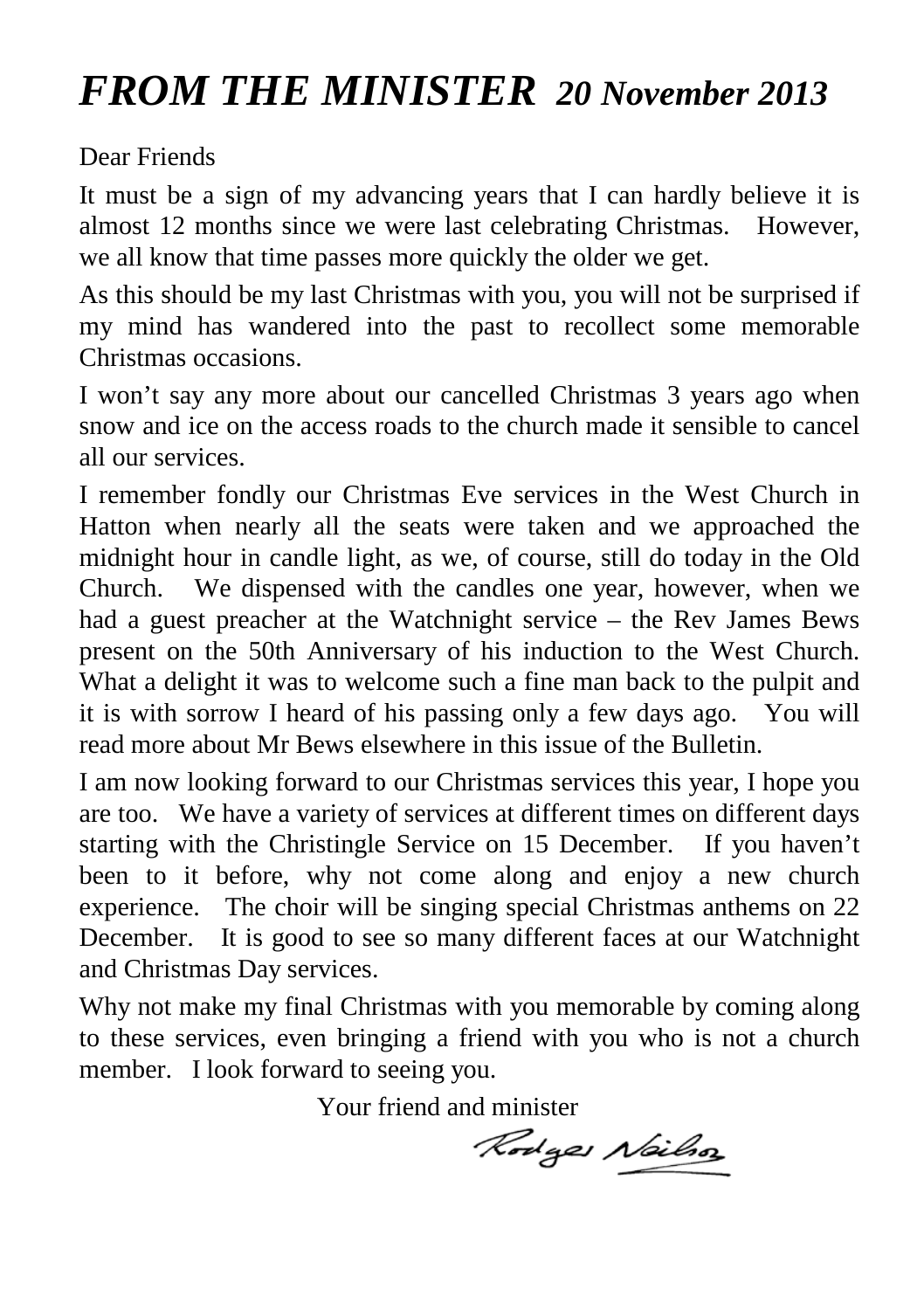## PARISH REGISTER

\*denotes member **DEATHS**

\*Mr David Singleton, 16 Station Place, Cruden Bay Mr Harry Wood, 3 Harbour Street, Cruden Bay. Poppy Grace Ross, Whinhill, Castle Road, Cruden Bay.

## TO THOSE ON SUNDAY DUTY

If unable to do door duty, please inform the Minister - 841229. If unable to do tea duty, please inform Wilma Moir - 841516. We would prefer, if you are unable to fulfil your duty, that you endeavour to find your own replacement before informing the Minister or Wilma as appropriate.

## **2014 FLOWER CALENDAR**



The Calendar for the Church will now be found on the notice board at the Church and members are invited to add their name beside any date on which they would wish to place flowers on the communion table. The gift of such flowers is always greatly appreciated. In particular, it is hoped that the early months of next year will soon be filled up.

THE NEXT ISSUE OF THE BULLETIN WILL COME OUT ON **29 DECEMBER**. Copy for inclusion to be handed in to the Manse as soon as possible.

### **CHRISTMAS CARDS and 2014 CALENDARS**

For the first two weeks in December, the few remaining Cruden Calendars for 2014 (photographs by Fred Coutts) and Christmas cards (specially designed by Jim Taylor of Cruden Bay) will be for sale in the Hall after the Service. Calendars are priced at £12, the cards at £3 for 10. Proceeds to the Windows Project. *Enquiries to Beatrice Fawkes 841814*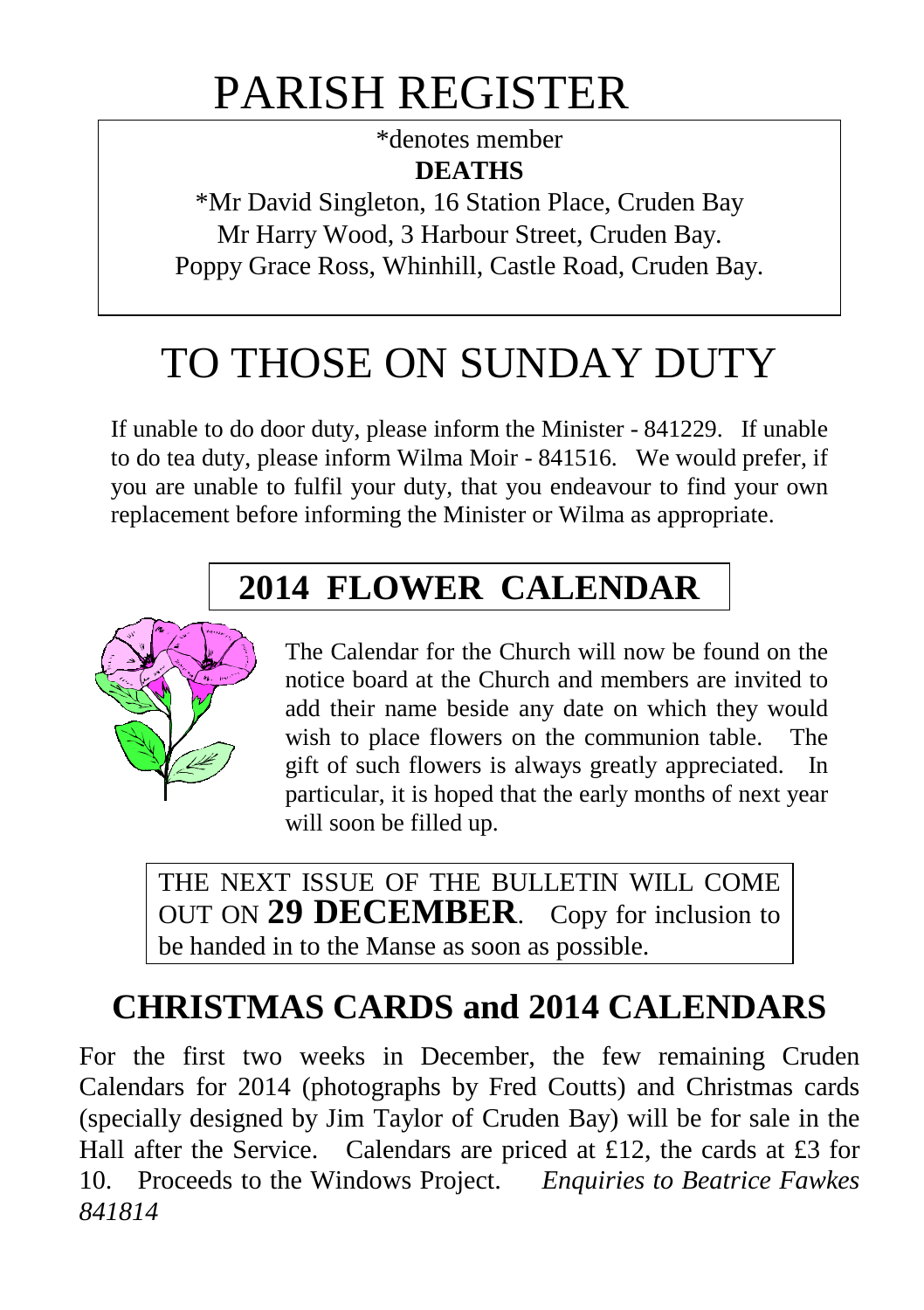## **SUNDAY MORNING DUTIES 10 am**

| <b>Date</b> | <b>Door</b>                              | <b>Flowers</b>         | <b>Teas</b>                              | <b>Junior Church</b>                                 |
|-------------|------------------------------------------|------------------------|------------------------------------------|------------------------------------------------------|
| 1 Dec       | Shonah Taylor<br><b>Robert Petticrew</b> | Rosemary Reid          | Janice Hutchinson<br>Dorothy Cruickshank | Karla Buswell<br>Helen Smith<br>Brenda Cadger        |
| 8 Dec       | Shonah Taylor<br><b>Robert Petticrew</b> | <b>Betty Forrester</b> | <b>Margaret Adams</b><br>Norma Forman    | Katherine Hyman<br>Maureen Reid                      |
| 15 Dec      | Sarah Paterson<br>Kathleen Craig         | <b>Beatrice Fawkes</b> | Elma Cumming<br><b>Betty Forrester</b>   | Karla Buswell<br>Helen Smith<br><b>Brenda Cadger</b> |
| 22 Dec      | Sarah Paterson<br>Kathleen Craig         | <b>Betty Forrester</b> | Rosemary Reid<br>Lewis McKechnie         | No Junior Church                                     |
| 29 Dec      | Alison Neilson<br>Betty May              | Robert Esson           | Helen Cay<br><b>Marilyn Samways</b>      | No Junior Church                                     |
| 5 Jan       | Alison Neilson<br>Betty May              |                        | <b>Irene Stott</b><br>Fiona Stephen      | No Junior Church                                     |
| 12 Jan      | <b>Margaret Adams</b><br>Sandy Beedie    |                        | <b>Beatrice Fawkes</b><br>Liz Carnie     | Katherine Hyman<br>Maureen Reid                      |
| $19$ Jan    | <b>Margaret Adams</b><br>Sandy Beedie    | Marina Bruce           | Doreen Buchan<br>Wilma Moir              | Karla Buswell<br>Helen Smith<br>Brenda Cadger        |
| 26 Jan      | Carol Paul<br><b>Stewart Paul</b>        | <b>Irene Stott</b>     | Dorothy Cruickshank<br>Iris Durno        | Katherine Hyman<br>Maureen Reid                      |

### ACTUAL STATEMENTS

### APPEARING IN OTHER CHURCH MAGAZINES

- The sermon this morning: "Jesus walks on the Water." The sermon tonight: "Searching for Jesus."
- Ladies, don't forget the rummage sale. It's a chance to get rid of those things not worth keeping around the house. Bring your husbands.
- Irving Benson and Jessie Carter were married on October 24 in the church. So ends a friendship that began in their school days.
- Potluck supper Sunday at 5 pm prayer and medication to follow.
- The church will host an evening of fine dining, super entertainment and gracious hostility.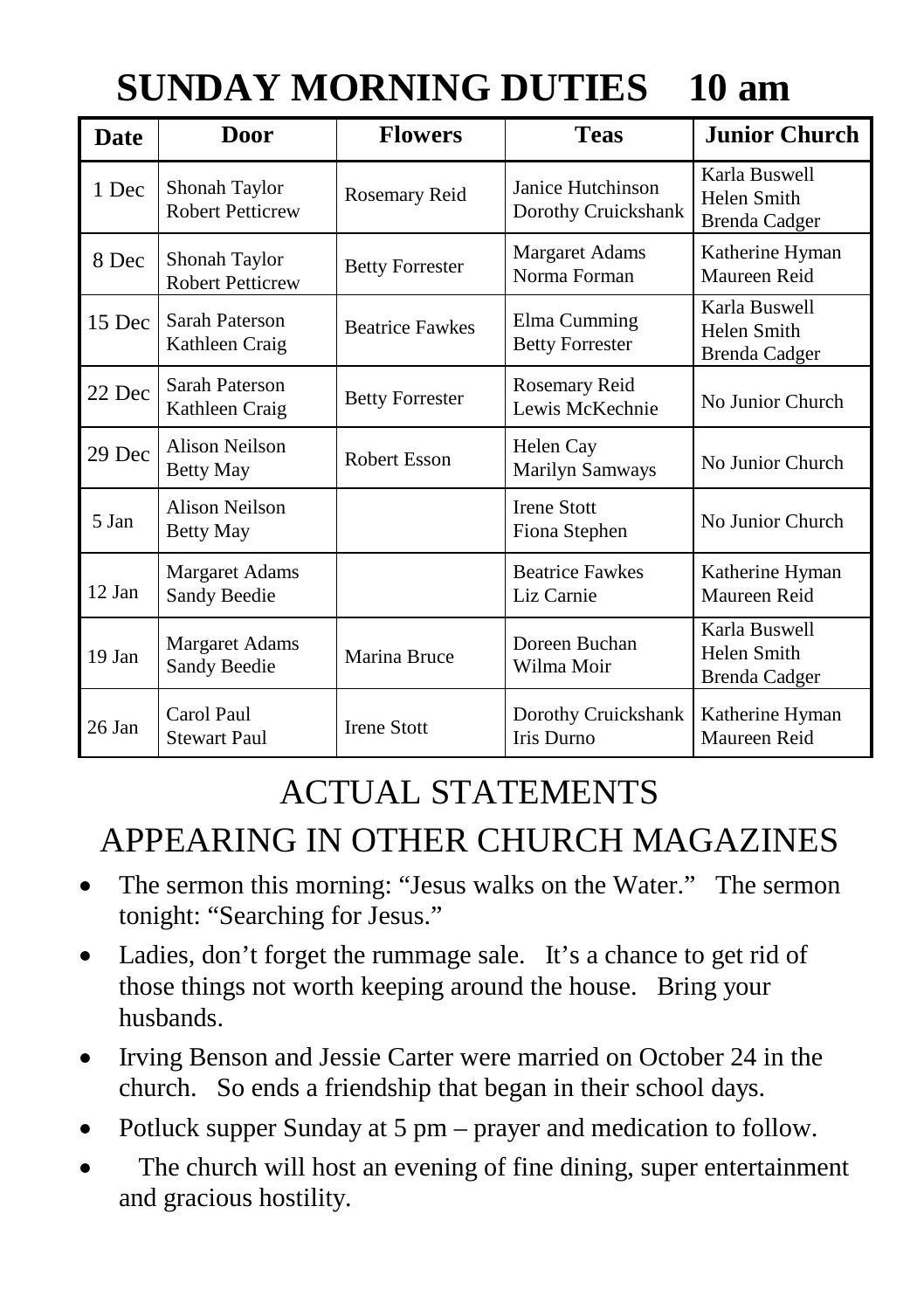# WATCH and TALK GROUP

#### **November 2013 In the Steps of Paul (2)**

In this programme we followed Paul's journey from Asia Minor to Europe. He was driven by his conviction that the world would soon end and God's mission for him was to convert as many people as possible to the new religion.

Travelling by road and sea he preached the gospel in Philippi and there he baptised Lydia the first European convert, then on to Thessalonica, Athens and Corinth, where he settled for a short time working as a tentmaker. He met with indifference, opposition and direct danger but carried on keeping contact with his early converts by his letters. On returning to Jerusalem he was accused of breaking the strict laws of the Temple, and he was arrested and imprisoned.

As a Roman citizen he demanded to be tried in Rome where his story ended as it is believed that after some time he was executed.

As David Suchet ended he moved from Presenter to Actor speaking Paul's words as though he is Paul himself, giving powerful and convincing reason for his claim that whether you like or dislike Paul you can't ignore him.

Our next meeting will be on Monday 13th January 2014 when the subject will be "Strictly Kosher."

*Annette Garden*

### "ON BEING THE CHURCH IN THE WORLD" by John A T Robinson (1964)

"The conception of 'being the Church' as opposed simply to 'going to church', is one that has brought new vision and vitality to many a congregation in recent years."

"The early Christian writers centred their hopes, not in life after death, but in the new resurrection order of 'life in Christ' which they entered at Baptism and to which death could make no difference. Indeed, the Marxist, with no belief in an after-life, is in a real sense closer to the biblical outlook than the Christian who pins everything upon it."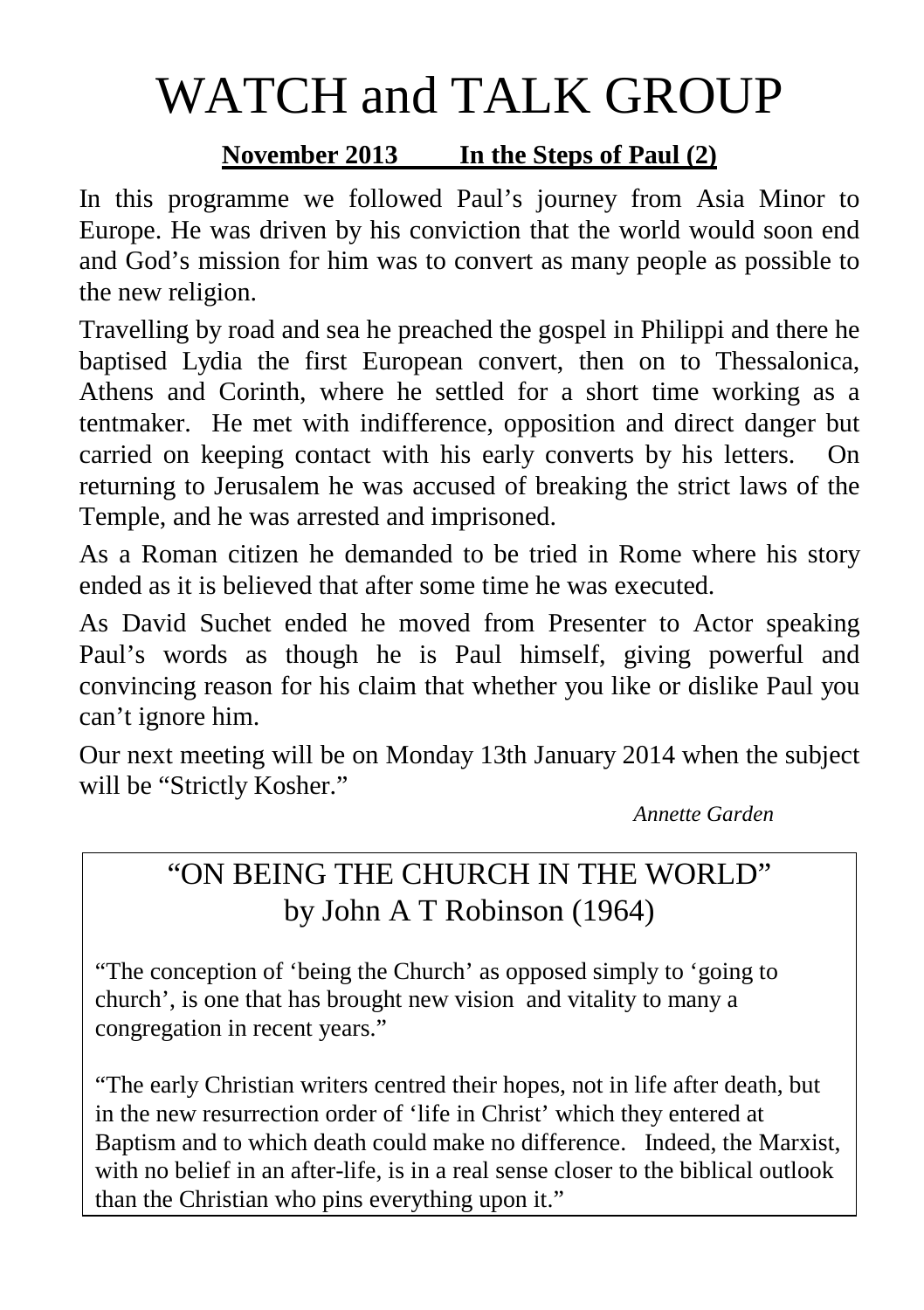### **REV JAMES BEWS MINISTER OF CRUDEN WEST CHURCH 1942 - 1950**

The Rev James Bews has recently died and his funeral was at the end of November. Mr Bews was born in Edinburgh and Cruden West was his first charge, being inducted to it on Christmas Eve 1942. To celebrate the centenary of the founding of the congregation in 1843, Mr Bews wrote a short history of the church, no doubt making use of the electric light which had just been installed in the manse. In the late 1940's, the congregation was coping with periodic falls of plaster from the ceiling of the church, with the receiving and subsequent selling of property gifted to the church and with the need to install electricity in the church and then redecorate it. In 1944, the congregation voted 47 for and 49 against there being lady elders in the Church of Scotland.

Mr Bews, after leaving Cruden West, was minister of Wick Central until 1967 when he moved to Dundee Craigiebank, retiring in 1981 to St Andrews. He is survived by his wife, Margaret, and his son, James.

## POINTS TO PONDER

He who receives a benefit with gratitude

repays the first instalment on his debt.

*Children are a great comfort in your old age – and they help you reach it faster, too.*

One great use of words is to hide our thoughts.

*Happiness consists in activity – it is a running stream, not a stagnant pool.*

To see God in everything makes life the greatest adventure there is.

*A thankful heart is not only the greatest virtue, but the parent of all the other virtues.*

Those who have never known anything but prosperity and pleasure become hard and shallow, but those whose prosperity has been mixed with adversity become kind and gracious.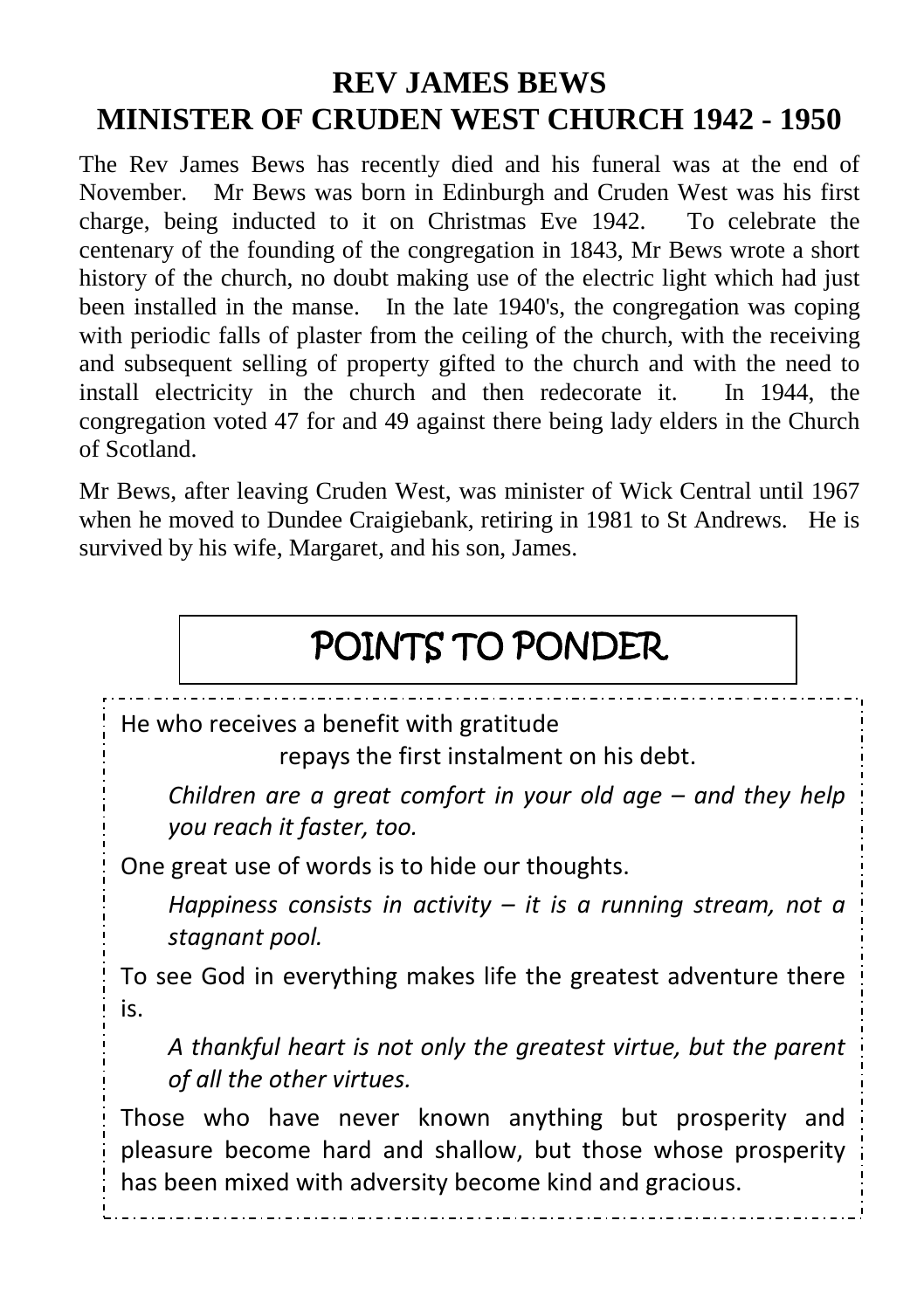

# **IN DECEMBER'S ISSUE**<br>Christmas 2013 The journey and impact

The journey and impact of a Blythswood Christmas shoebox. Christmas prayer Reflections from the Rt Rev Lorna Hood, Ron Ferguson, the Very Rev Dr James Simpson and the Rev Scott McKenna The Big Question: What is the most moving Christmas service you have attended?

**'God Can Do Miracles'** The work of HIV/AIDS charities in Scotland and Africa

**A Safe Place** Douglas Brown describes the challenges facing an adult with autism

**Saving Lives and Preventing Misery** The part of the Church of Scotland in the fight against TB

**Changing Church** How a Perth church is bridging the gap between traditional and contemporary

**Honouring a Role Model** The role of a Fife Sunday School teacher in a high profile award to Malala Yousafzai, the teenager who was shot by the Taliban for campaigning for girls' education.

**Plus** all the regular columnists, letters, reviews and crosswords

*If you would like to read Life & Work, the magazine of the Church of Scotland, contact Isobel Young on 01779 812360*



to **Mrs Margaret Matthew, 12 St Peter's Court, Hanover Street, Peterhead** who will be celebrating her 80th Birthday

The minister would welcome, in writing please, any news for this feature in the Bulletin. He feels that it should not simply be a list of anniversaries and birthdays.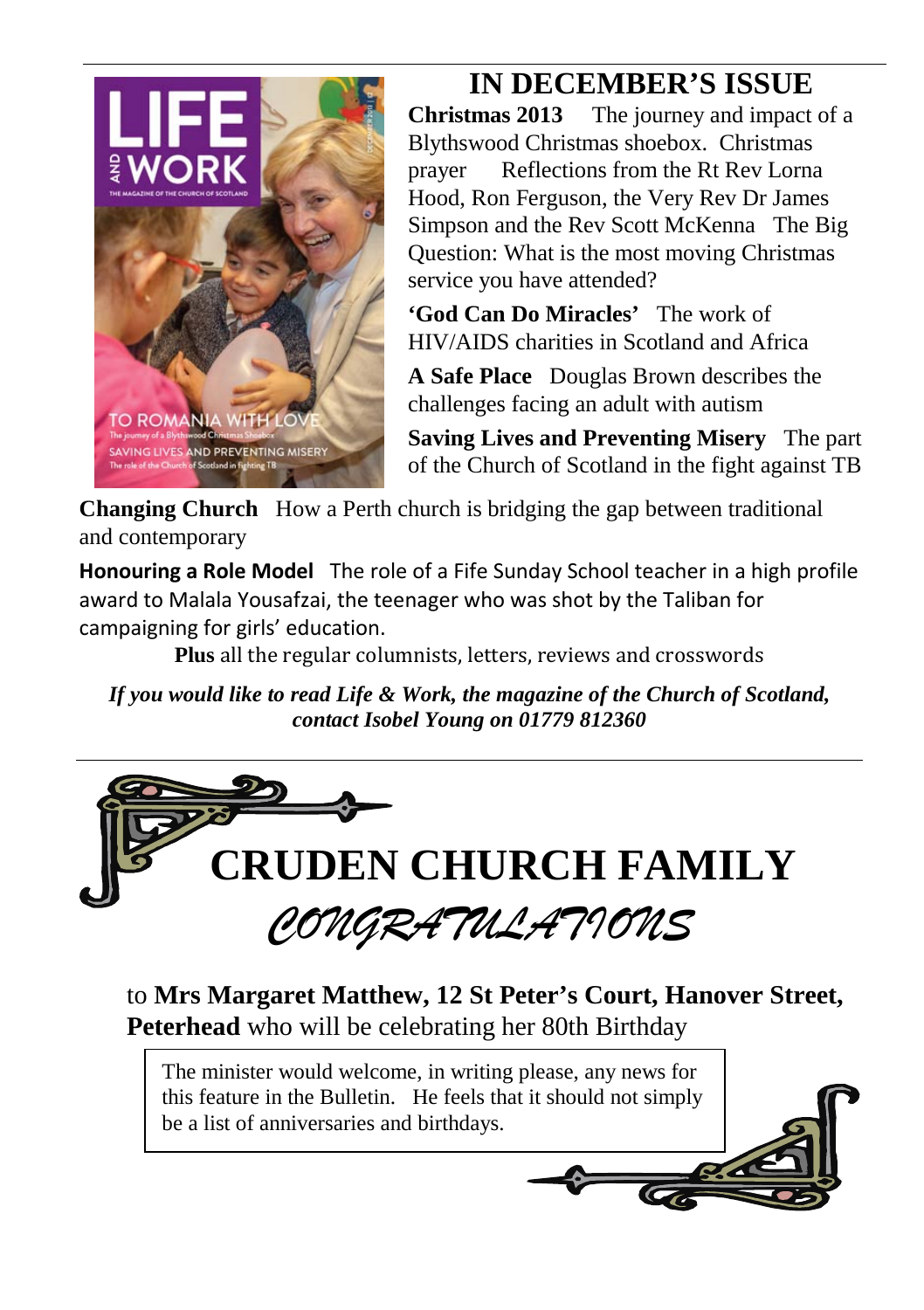

There will be a **CHRISTINGLE SERVICE** at the Old Church at 4 pm on **Sunday 15 December.** This service, where everyone present receives a Christingle (an orange with a candle) is particularly suitable for children to come to with their parents and grandparents and uncles and aunts and friends. Adults are even known to enjoy the service on their own without being accompanied by children!

The **Christmas Family Service** is on **22 December.**



The Church will be open at 11:05 pm (**and not before!**) on **Christmas Eve** for the **WATCHNIGHT SERVICE** and as soon as enough people are in the church, carol singing will begin. The service will start around 11.30 pm, finishing at about 12.10 am.

Our **CHRISTMAS DAY SERVICE** will be held in the Church at 10 am. Children coming are invited to bring along one of their Christmas presents.

## CHRISTMAS OFFERINGS

The Kirk Session has decided that the charity to benefit from the offerings at the **Christmas Eve and Christmas Day** services this year will be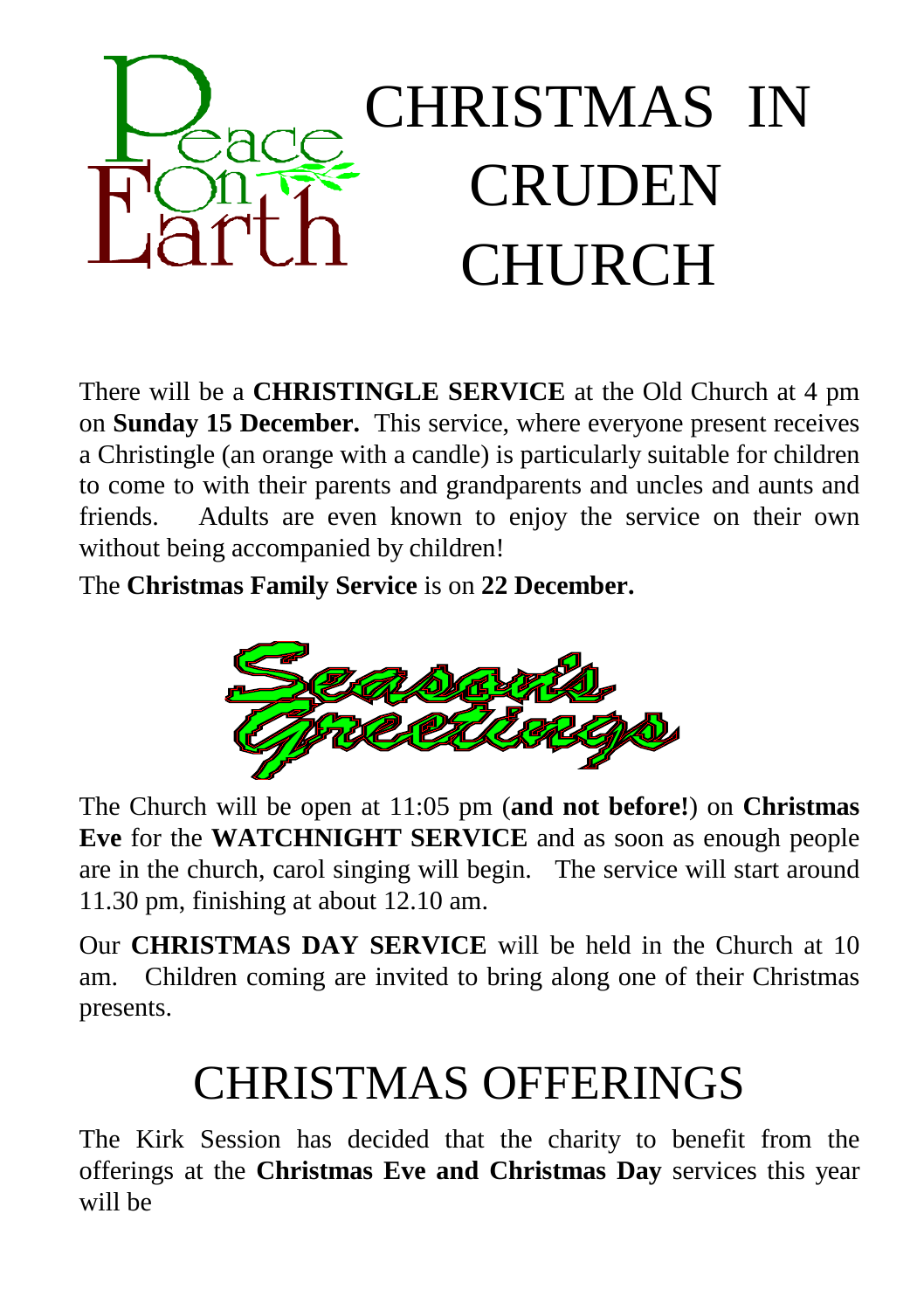### **Syria Crisis Appeal (British Red Cross)**

Donations from the Ythan Singers Concert in our Church on 8 December will also be going to this cause.

## CRUDEN GUILD REPORT.

#### **Monday 30th September 2013.**

DIGGING HOLES IN THE ROAD. Bob Forman. Rosemary Pittendrigh welcomed members and guests to the first meeting of the session. After the opening hymn, reading and prayer, she warmly welcomed Bob Forman, our speaker for the evening. He needed very little introduction, as he is a well known member of our Church and community.

He gave a very interesting and informative talk on the treasures and other items that can be found while digging the foundations of new building works. He also passed around some coins found in the dig, and we were treated to a history lesson at the same time. This was appreciated by all.

Robert Esson gave a very heartfelt vote of thanks, echoing all of our thoughts. After a lovely cup of tea, Rosemary bid everyone a safe journey home.

#### **Monday 28th October.**

THE STARFISH PROJECT Jane Wiseman

Rosemary welcomed all to a well attended meeting. After the hymn and prayer she introduced our speaker for the evening, Jane Wiseman and her husband Her talk was on a project they had set up themselves to help children in Kenya. The decision to 'go it alone' was made, after they discovered that aid being sent to that area through another charity, was reaching the greedy and not the needy. She spoke very enthusiastically on how they went about this, by opening charity shops in their area and the Fraserburgh area. They also got friends roped in to do coffee mornings etc. Her talk was both amusing and thought provoking. Also it was delivered with such feeling, that it left us all thinking that we had to help in some way. She also told us the story of how her son was rescuing stranded star fish on Fraserburgh beach, by throwing them back into the water. When his father asked why he did this, as it could have been a pointless exercise, he said 'If I can save one of these, at least I will have done something'. So that is the code they are living by now, and as she said.

'Saving one bairny makes it all worthwhile'. Hence the name Starfish. Alison Neilson then gave a lovely vote of thanks, before we had our tea. **Lorraine Neilson**